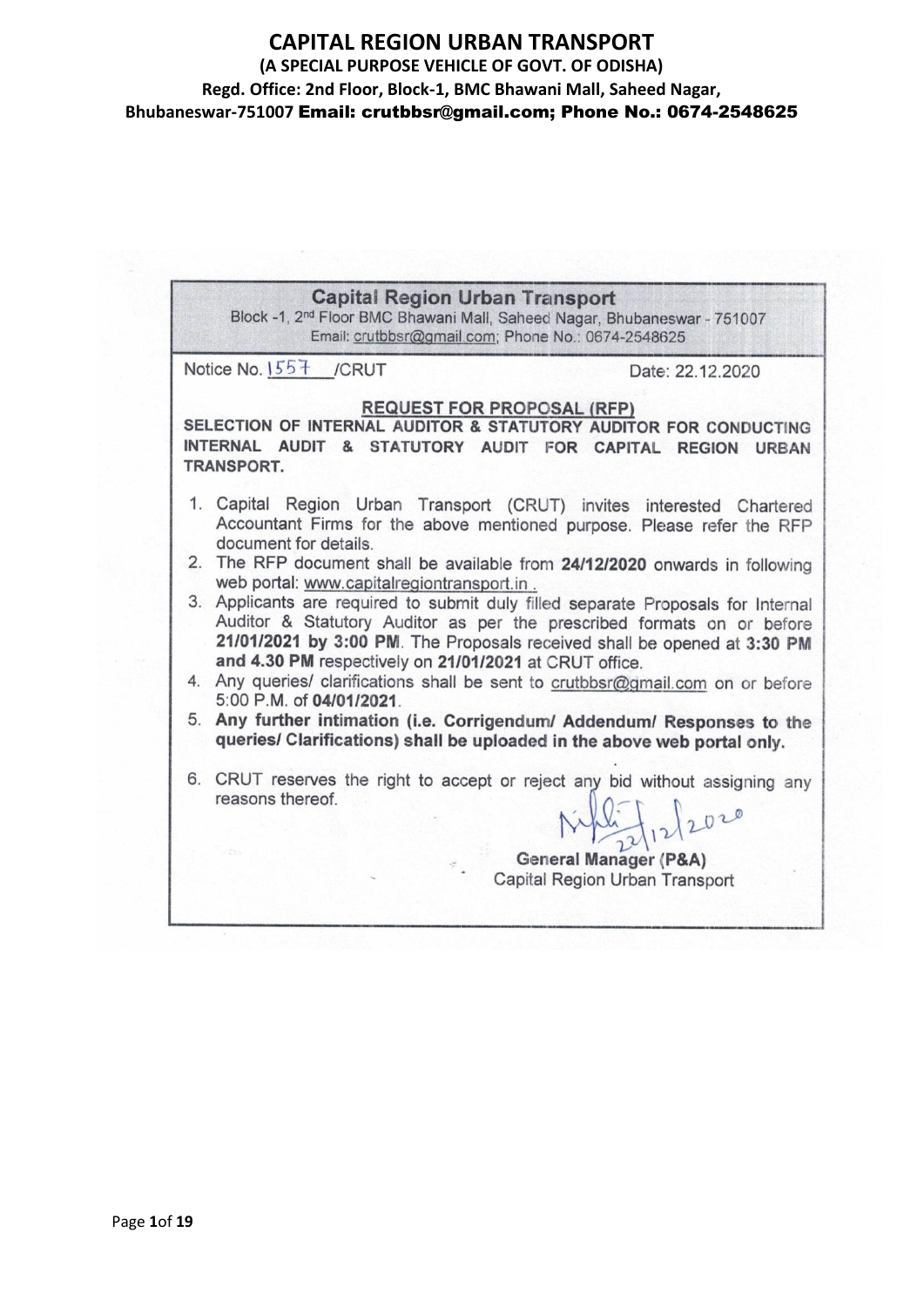REQUEST FOR PROPOSAL (RFP)



### No. 1557/CRUT/Fin/Internal Auditor/2021-22 Dated: 22-12-2020

Sealed tenders in prescribed format are invited for Engagement of Internal Auditors for Capital Region Urban Transport for a period of 2 years with from the Financial Year 2021-22.

| <b>TENDER NOTICE NO. &amp;</b><br>DATE                                           | <b>JOB DESCRIPTION</b>                                                                                                                              | <b>LAST DATE FOR</b><br><b>SUBMISSION OF</b><br><b>TENDER</b><br><b>DOCUMENT</b> |
|----------------------------------------------------------------------------------|-----------------------------------------------------------------------------------------------------------------------------------------------------|----------------------------------------------------------------------------------|
| No. 1557/<br><b>CRUT/Fin/Internal</b><br>Auditor/2021-22/01<br>Dated: 22-12-2020 | <b>Tender Document for engagement</b><br>of Internal Auditors for Capital<br><b>Region Urban Transport for the</b><br><b>Financial Year 2021-22</b> | 21-01-2021 up to<br>3.00 P.M.                                                    |

The tender documents are available for download in our official website www.capitalregiontransport.in and the cost of tender document in shape of demand draft shall be submitted at the time of submission of the technical bid.

All other terms & conditions will remain same as stipulated in the Tender Schedule of the aforementioned Tender Notice. Further corrigendum / addendum etc. if any will be made available in our website only. In case of any query/clarifications, please email at [crutbbsr@gmail.com.](mailto:crutbbsr@gmail.com)

Chapter I, Chapter II and Chapter III shall form the integral part of the tender document.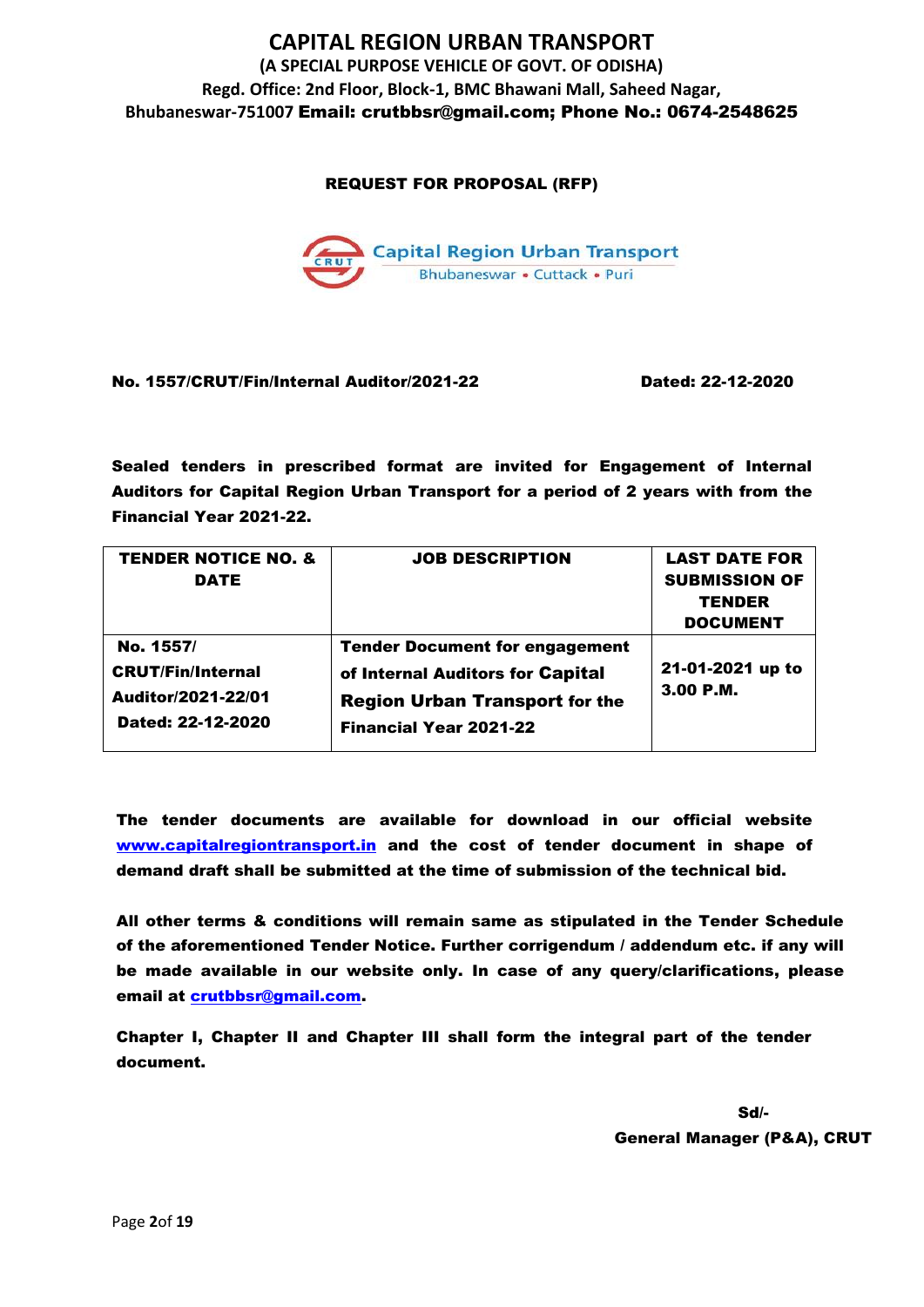### CHAPTER – I NOTICE INVITING TENDER

Tender No. 1557/CRUT/Fin/Internal Auditor/2021-22 Dated: 22-12-2020

Sealed Tenders in prescribed format are invited from the experienced agencies for engagement of Internal Auditors for Capital Region Urban Transport for the Financial Year2021-22.

### INFORMATION TO BIDDERS:

Interested bidders may obtain further information from the office of Capital Region Urban Transport at 2nd Floor, Block-1, BMC Bhawani Mall, Saheed Nagar, Bhubaneswar-751007"Any amendment issued prior to submission of Bids would be put on our website. All prospective bidders would be presumed to have examined all amendments on the website & have submitted their bids accordingly. A copy of such amendments shall be enclosed with the Bids."

- 1. BIDDINGDOCUMENTS:
	- a) Entire Bidding documents along with detailed Tender Schedule are available on the CRUT website i.e. [www.capitalregiontransport.in](http://www.birdgroup.co.in/). The prospective Bidders can download the documents for the purpose of preparation & submission of their Bids.
	- b) The Cost of Bidding Document is Rs. 5,900.00 (INR Rupees Five Thousand Nine Hundred only) including GST.

In case a Bidder downloads the Bidding Document from CRUT website [www.capitalregiontransport.in,](http://www.birdgroup.co.in/) bidder shall submit fee towards cost of the Bidding Documents as mentioned above along with its Bid (Part-I), as per details given in bidding Documents. For bidders downloading from CRUT website, the instrument for cost of Bidding Documents shall be DD / Pay Order / Banker's Cheque drawn in favour of "CAPITAL REGION URBAN TRANSPORT" payable at Bhubaneswar.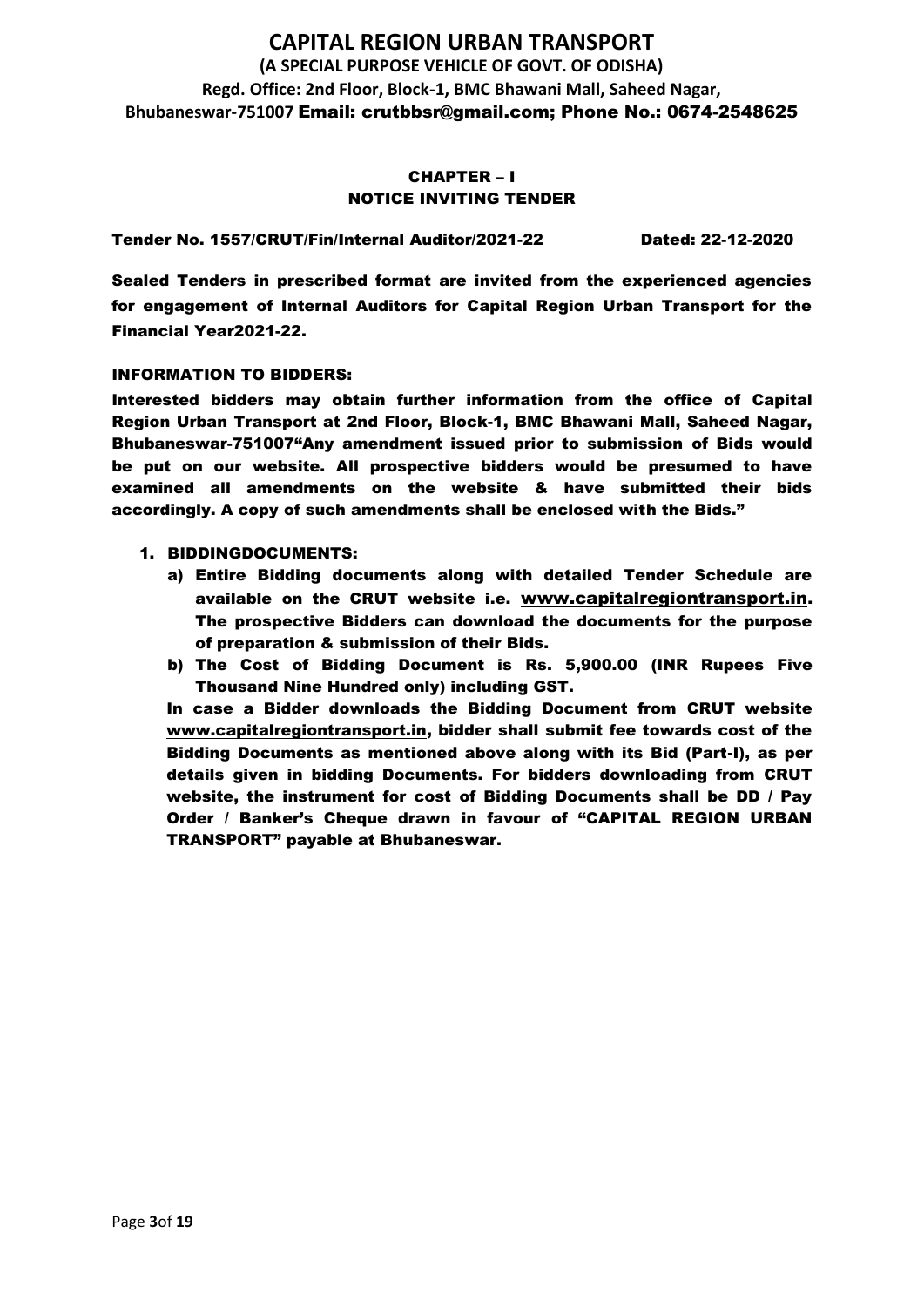### 2. SALIENT FEATURES OF THEBIDS:

| SI.<br>No.    | <b>Particulars</b>                                                 | <b>Detailed of Tender</b>                                                                                                                                                                                                                                  |  |
|---------------|--------------------------------------------------------------------|------------------------------------------------------------------------------------------------------------------------------------------------------------------------------------------------------------------------------------------------------------|--|
| $\mathbf 1$ . | <b>Bid Enquiry No.</b>                                             | TenderNo.1557/CRUT/Fin/Internal Auditor/2021-22<br>Dated: 22-12-2020                                                                                                                                                                                       |  |
| 2.            | <b>Name of the Work</b>                                            | <b>Engagement of Internal Auditors for Capital Region</b><br>Urban Transport for a period of 2 years from the<br>Financial Year 2021-22.                                                                                                                   |  |
| 3,            | Cost<br>of<br><b>Bid</b><br>Document                               | <b>INR Rs. 5,900.00 (Rupees Five Thousand &amp; Nine)</b><br><b>Hundred only including GST.)</b>                                                                                                                                                           |  |
| 4.            | <b>Bid Security</b><br>(Earnest<br><b>Money</b><br><b>Deposit)</b> | Rs. 10,000 (Rupees Ten Thousand only)<br>The amount of earnest Money shall be deposited by<br>way of Banker's Cheque / Demand Draft / Pay Order<br><b>"CAPITAL</b><br><b>REGION</b><br><b>URBAN</b><br>payable<br>to<br><b>TRANSPORT</b> " at Bhubaneswar. |  |
| 5.            | <b>Availability</b><br>of<br><b>Tender</b><br><b>Documents</b>     | At CRUT website-www.capitalregiontransport.in                                                                                                                                                                                                              |  |
| 6.            | Date of availability<br>of<br><b>Bid Documents</b>                 | 24-12-2020                                                                                                                                                                                                                                                 |  |
| 7.            | of<br><b>Date</b><br><b>Submission of Bid</b><br><b>Documents</b>  | 21-01-2021 up to 3.00 P.M.                                                                                                                                                                                                                                 |  |
| 8.            | Date of Opening of<br><b>Technical Bid</b>                         | 21-01-2021 at 3.30 P.M.                                                                                                                                                                                                                                    |  |
| 9.            | Date of Opening of<br><b>Price Bid</b>                             | To be intimated later                                                                                                                                                                                                                                      |  |
| 10.           | <b>Period of Contract</b>                                          | Initially for two years from issue of Work Order. On<br>satisfactory performance, the contract<br>be<br>may<br>extended for a further period of three years.                                                                                               |  |
| 11            | <b>Validity Period of</b><br><b>Bid</b>                            | 180 Days from the date of opening of Technical<br>bid of the tender                                                                                                                                                                                        |  |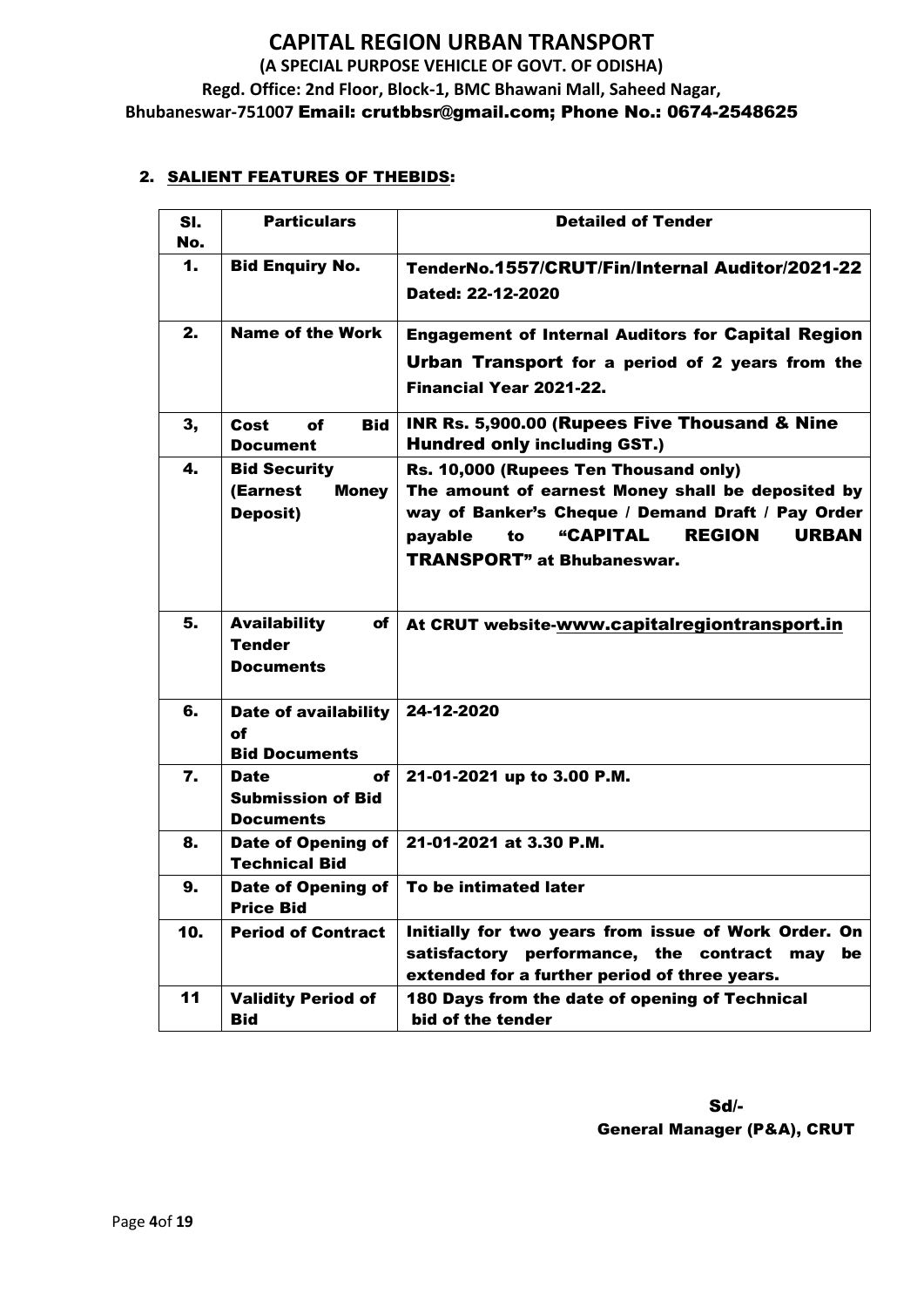#### CHAPTER – II

Tender No. 1557/CRUT/Fin/InternalAuditor/2021-22 Dated: 22-12-2020

Back Ground:

In 2010, Bhubaneswar Puri Transport Services was created with a mandate to manage and operate the bus services on intra city as well as inter-city routes in Bhubaneswar and between Bhubaneshwar, Puri, Cuttack and Khurda.

Over the years BPTS evolved into Capital Region Urban Transport, more commonly known as CRUT on May 4, 2018, with the vision to reorganize the public transit services in the city. It is the primary agency providing public transit services within the capital city of Bhubaneswar and in its neighbouring cities of Cuttack and Puri & Khurda.

With a vision to provide excellence in public transit service and strive for continuous improvement of the Capital Region's transportation system, CRUT is committed to redefining "The Way We Move", by providing mobility options to the residents that will support a more sustainable future for all. CRUT has expanded the definition of public transit to integrate multimodal alternatives for residents and visitors with its new team of experts representing the domains of transportation planning, technology, operations, and communications.

CRUT has rolled out its new buses under title `MO BUS' meaning 'my bus' on November 6th, 2018.

- 1. SCOPE OFWORKS:
	- i. Scope of Work: This will include carrying out the internal audit of M/s Capital Region Urban Transport & submission of Quarterly Audit report within the schedule time to the Finance Division. Detailed Scope of Audit is attached as Annexure – I.
	- ii. Audit Calendar: Audit calendar for carrying out the quarterly audit shall be prepared by the successful bidder after receipt of order and submit to the Finance Dept. for consideration. Firm, so appointed, shall commence internal audit and submit quarterly audit report before the scheduled date as intimated in the order.
	- iii. Internal Control Measures: As a result of study and evaluation of internal control and other auditing procedures, the auditor should inform the management regarding weaknesses in internal control, if any, besides normal internal audit job as per scope.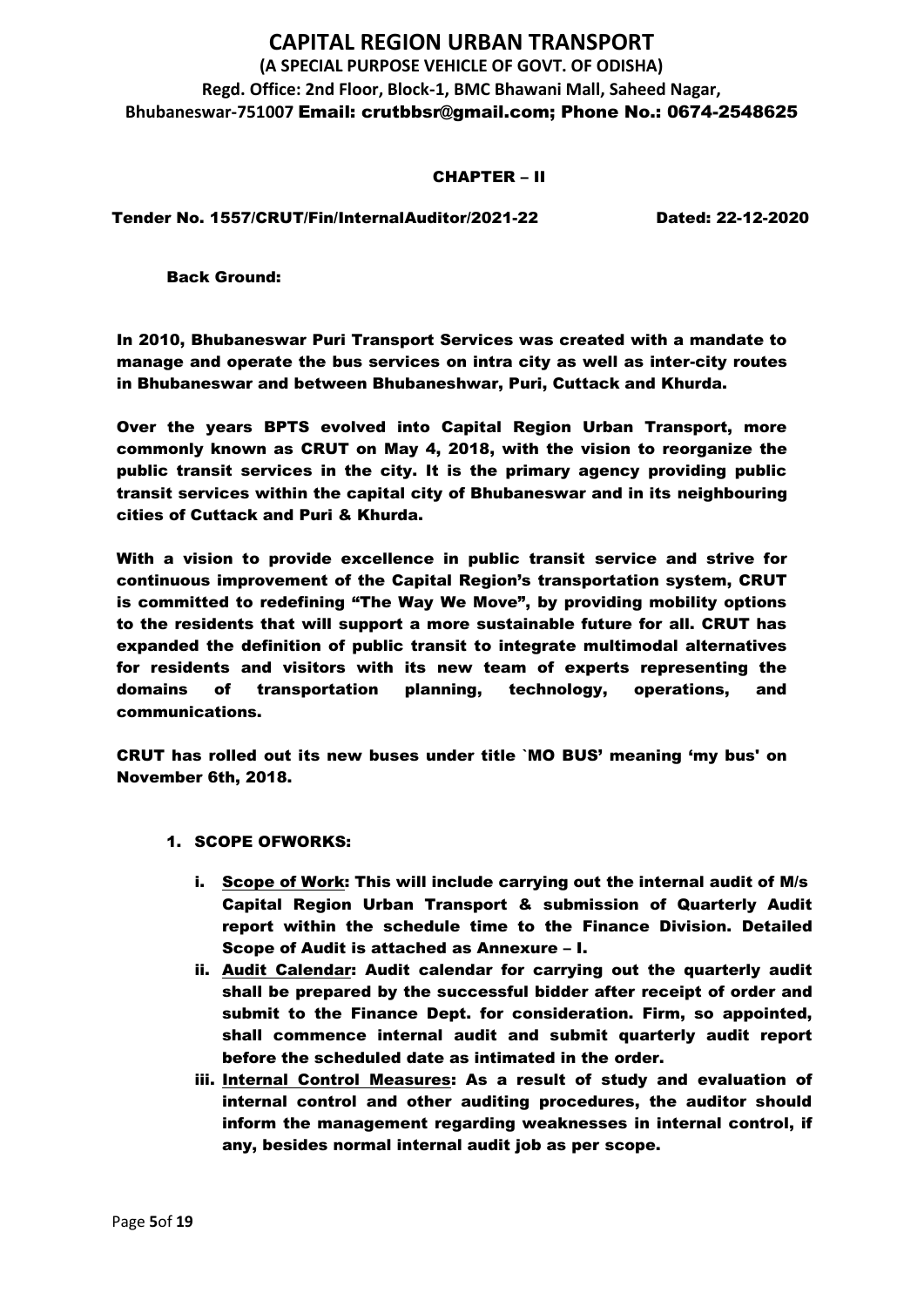- 2. CONTRACT PERIOD: For eight quarters starting from April 2021. Contract Period will be up to the submission of acceptance of Internal Audit Report of all the eight quarters of 2021-22 & 2022-23 (Which may be extendable for another period of 3 (Three) years).
- 3. DATE OF COMMENCEMENT OF JOB: Immediately after issue of work order.
- 4. EARNEST MONEY DEPOSIT: Each Tender must be accompanied with the non-interest bearing pre-bid Earnest Money Deposit of Rs. 10,000/- (Rupees Ten thousand only) in the form of Demand Draft/Pay Order/Banker's cheque drawn on any Scheduled/Nationalized Bank in favour of "CAPITAL REGION URBAN TRANSPORT" Payable at Bhubaneswar. Tender without prescribed Earnest Money shall be liable for rejection. The Earnest Money of the successful bidder shall be converted into Security Deposit which bears no interest and shall be refunded within 30 (Thirty) days from the date of completion of the contract period. Earnest money of the unsuccessful bidder will be refunded after finalization of the tender which will be duly intimated. CRUT will have the absolute right to adjust security deposit in case the firm defaults in carrying out the work as per the scope of work.
- 5. ELIGIBILITY CONDITION (Pre-qualification Criteria):

In order to qualify in the Technical Bid, the bidder must submit the documentary evidences in support of the followings along with the Technical Bid i.e. Part-I:

- a. Firm should be a partnership Firm / Limited Liability Partnership Firm (LLP) for which copy of Firm Registration Certificate (FRC) issued by The Institute of Chartered Accountants of India and Copy of Certificate of practice of all the partners / members of firm to be submitted. Memorandum & Articles of Association in case of a LLP, Registered Partnership Deed in case of Partnership firm.
- b. The Firm / Auditor should meet the provisions of the Companies Act, 2013, Companies (Audit & Auditors) Rules 2014, GST Act & Rules and any other applicable provisions which may be applicable to become the Auditor of the Company.
- c.
- d. The bidder should have 5 years of experience in conducting Internal audit during last 5(five) years ending 31.03.2020 in Govt. / Central / State PSUs excluding nationalized Banks preferably having experience in transport sector. Copy of Work Order and Job Completion Certificate in support of experience from the client to be submitted.
- e. The bidder should have at least 3 full time partners, out of which Two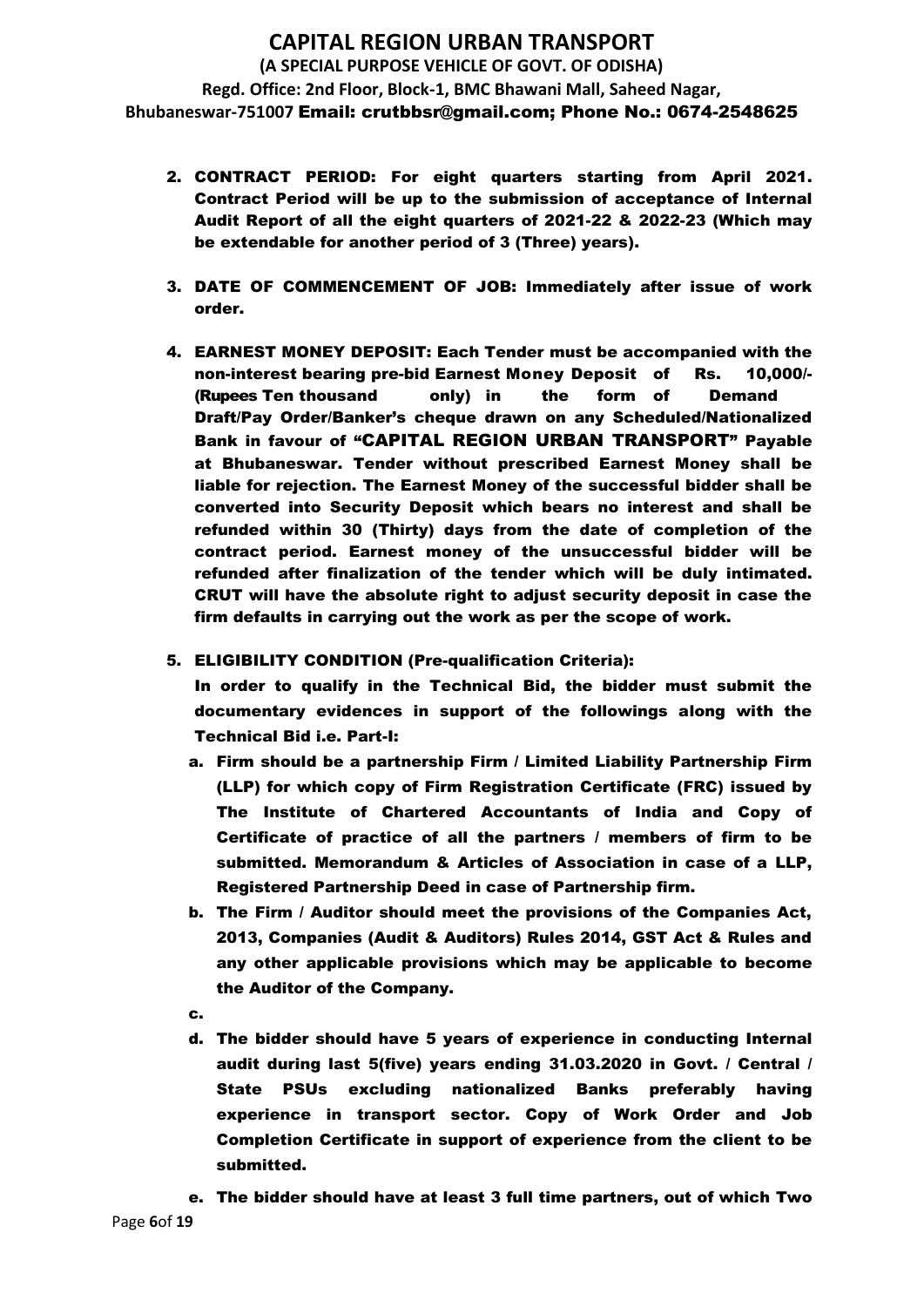should be FCA.

- f. The bidder should have average annual Turn Over of at least Rs. 40 Lakhsduringlastthreeyearsending31.03.2020.CopyofBalanceSheet &Statement of Profit & Loss Accounts / Income Tax Return to be submitted as a proof of Annual Turn Over duly certified by practicing Chartered Accountant.
- g. The bidder should have its Head office in Odisha and branch office in Bhubaneswar.
- h. The bidder should submit the copy of PAN Card, GST Registration Certificate and C & AG empanelment Certificate for the FY 2019-20 & 2020-21.
- i. A declaration is to be submitted by the bidder in his letter head that the bidder has carefully read all terms and conditions of the tender document and is fully satisfied and accepted all the terms and condition of the tender as per the format enclosed as per Annexure – II.
- j. The bidder should have submitted an undertaking in bidder's letter head that the bidder has not been blacklisted / debarred by any PSU/Govt. at any point of time as per the format given in Annexure-III.

Note: Overwriting / correction / erase/ use of white ink should be avoided in the offer. However, if any overwriting / correction / erase are inevitable, the same should be authenticated with the signature & seal of the bidder. All Pages of tender documents and documents submitted to be self-attested by the tenderer.

### 6. EVALUATION OF THEBIDS:

- The Part-I Technical Bid: A bidder has to secure at least 70 % of marks out of 100 in Technical proposal to qualify for opening of Part-II i.e. Price Bid for Selection of Internal Audit Firms.
- The bidders are required to quote their price both in figures & words in the PRICE BID format enclosed as Annexure-IV of the Tender Schedule (Part-II). The bidders are required to quote their Total price (Exclusive of GST).
- Price Bids of the bidders, whose Technical bids are technically qualified, will be opened in the presence of the bidders or their authorized representatives on a scheduled date and time which will be intimated in advance through Letter/Fax/Telephone/email.
- The L-1 bidder will be evaluated on the basis of lowest quoted Price mentioned in the Price Bid.
- In case of more than one CA firm quoted the same fee, the firm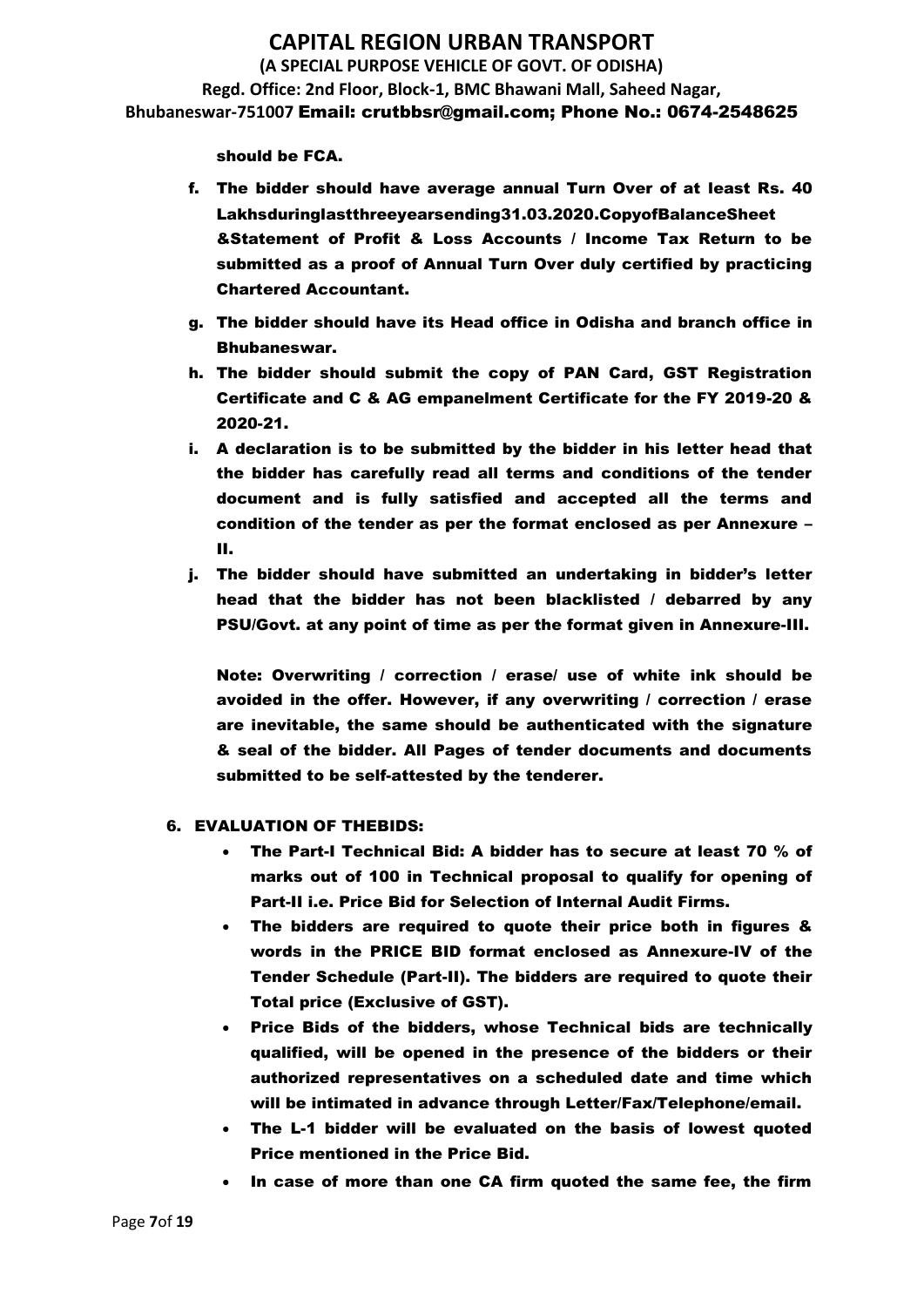### securing highest mark in technical bid shall be selected.

• In case there is any discrepancy between figures and words, then the amount quoted in words will be considered for evaluation.

#### SI.No | Criteria Maximum Marks Supporting Documents Required To Be Furnished Along With This Form 1 No. of years of experience of the firm.<br> $\frac{5}{5}$ years-10 marks, for every additional 2 year-1 mark subject to maximum of 15marks **15** Firm constitution certificate<br>issued by ICAI as issued on31.03.2020. 2 Average Audited Turnover of the CA Firm during last three Financial Years-2017-18, 2018-19 and2019-20 having Turnover of Rs.40Lakh –10marks. For every additionalturnover of Rs.5 lakh-1 mark subjectto maximum of 15 marks. 15 Copies of Self certified AuditedBalance Sheets and Statement ofProfit & Loss for the financial years-2017-18, 2018-19 and 2019-20. 3 No. of Partners (FCA) @ 2.5 Marks for each partner, maximumupto 10 marks 10 Copies of Firm constitution certificate along with Fellow Certificate of Practice of the Partner as on 31.03.2020. 4 No. of Partners (ACA) @ 1.5 Marks for each partner, maximumupto5 marks 5 Copies of Firm constitution certificate along withAssociateCertificate of Practice of thePartner as on 31.03.2020. 5 Older partner having association for <1 Yr– 0 Mark 1 to 5 Yrs– 4 Marks 6 to 10 Yrs– 6 Marks 11 to 15 Yrs-8 Marks >16 Yrs-10 Marks Maximum up to 10 marks 10 Copies of Firm constitution certificate along withAssociate/Fellow Certificate ofPractice of the Partner from RespectiveInstitutes as on 31.03.2020. 6 Number of Staff : (i) Qualified  $(CA)$ -1 Mark per Staff, maximum up to 5Marks 5 Copies of Final Pass Certificateissued by CA Institute dulycertified by the Applicant Firm. (ii) Semi Qualified (Inter CA): 1 to 5 Staff-3 Marks 6 to 10 Staff-4 Marks >10 Staff-5 Marks 5 Copies of the Intermediate PassCertificate issued by the CA Institute and the copy of theappointment letter of the concerned staff duly certified bythe Applicant Firm. (iii) Other Staff (Article Staff/Auditor) Utilier Staff (Article Staff/Address)  $\begin{bmatrix} 5 \end{bmatrix}$ List of the concerned staff alongwith details of highest qualification hold by

### 7. SELECTION PROCESS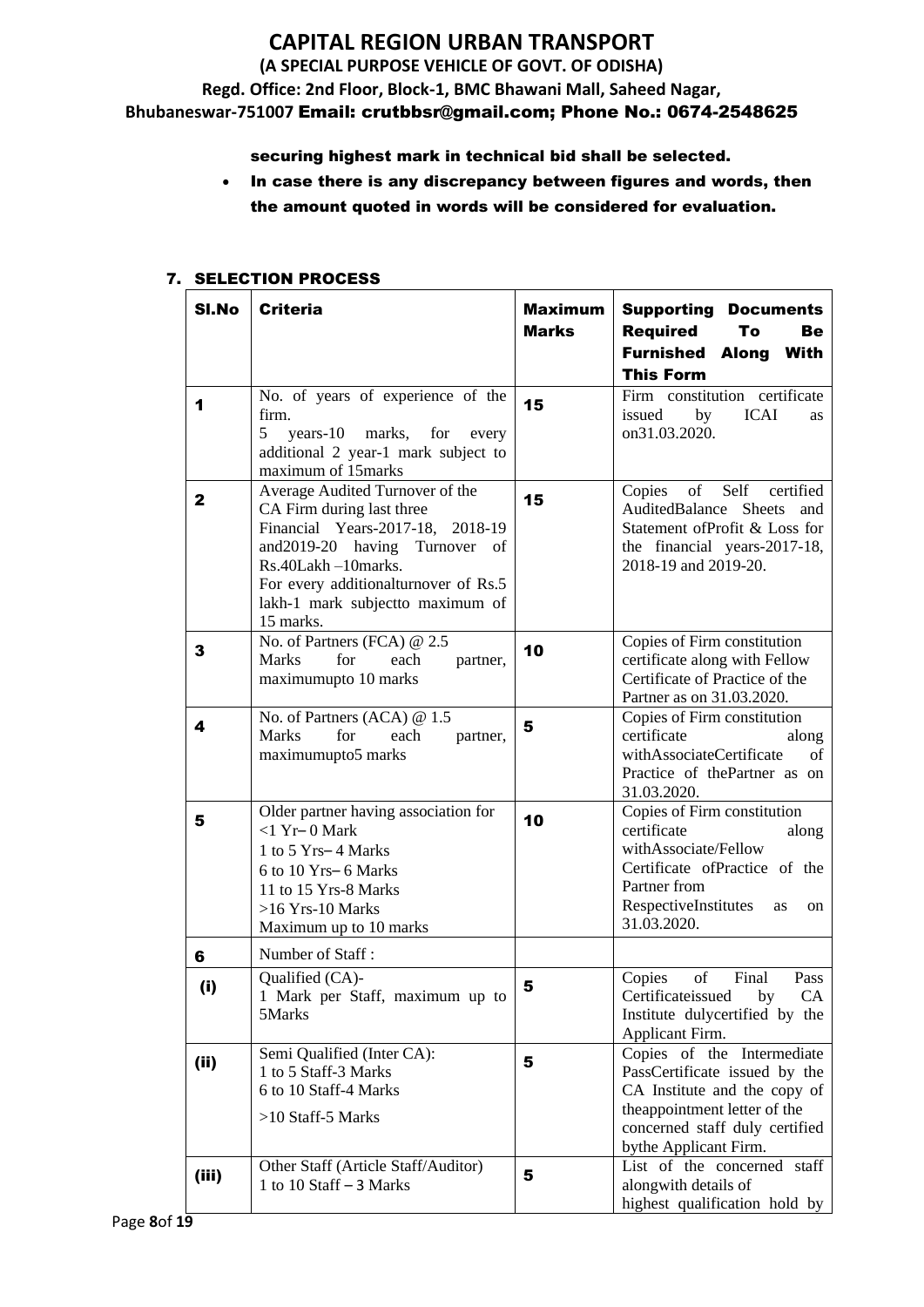# **CAPITAL REGION URBAN TRANSPORT (A SPECIAL PURPOSE VEHICLE OF GOVT. OF ODISHA) Regd. Office: 2nd Floor, Block-1, BMC Bhawani Mall, Saheed Nagar,**

### **Bhubaneswar-751007** Email: crutbbsr@gmail.com; Phone No.: 0674-2548625

|   | 11 to 20 Staff $-4$ Marks<br>$>20$ Staff- 5 Marks                                                                                                                                                                                                                                                |     | duly<br>theconcerned<br>staff<br>certified by the<br>Applicant<br>Firm.                                                          |
|---|--------------------------------------------------------------------------------------------------------------------------------------------------------------------------------------------------------------------------------------------------------------------------------------------------|-----|----------------------------------------------------------------------------------------------------------------------------------|
| 7 | Experience in Govt. Sector in Last5<br>Years (2015-16, 2016-17, 2017-18,<br>2018-19 & 2019-20)<br>for InternalAudit.<br>The number of auditedorganization<br>(other than branch audit of<br>banking organization/finance<br>companies) @ 2Marks for each year<br>of audit maximum up to 15 marks | 15  | of<br>of<br>Copies<br>Letter<br>Engagement/Work<br>Order and Certificate<br>of<br>Completionissued<br>by<br>the<br>organization. |
| 8 | Experience in Transport Sector in<br>Last 5 Years (2015-16, 2016-17,<br>2017-18, 2018-19 & 2019-20)<br>for Internal/statutory Audit.<br>The number of audited organization<br>1 Marks for each year of audit<br>maximum up to 5marks                                                             | 5   | Copies<br>of<br>of<br>Letter<br>Engagement/Work<br>Order and<br>Certificate<br>of<br>Completion<br>issued by the organization.   |
| 9 | The partners / qualified assistants<br>havingcertified ISA (CISA) or Diploma<br>in ISA (DISA) qualifications-2.5 marks<br>per person                                                                                                                                                             | 10  | <b>DISA</b><br>Copies<br>of<br>CISA/<br>certificate.                                                                             |
|   | Total                                                                                                                                                                                                                                                                                            | 100 |                                                                                                                                  |

#### 8. AUDIT FEES

- Minimum amount of audit fees shall be Rs 1,20,000.00 (One Lakh Twenty Thousand Rupees only) per annum. The Fee is exclusive of applicable GST which shall be paid extra. Any tender submitted below the minimum amount shall be rejected temporarily.
- In case of more than one CA firm quoted the same fee, the firm securing highest mark in technical bid shall be selected.

### 9. AWARD OFCONTRACT:

- CRUT reserves the right to accept or reject any or all tenders without assigning any reason thereof.
- CRUT reserves the right to reject any part or whole of the tender without assigning any reason whatsoever. For such cancellation the tenderer shall not be entitled to claim any cost, charges, expenses incidental to or incurred by him through or in connection with the preparation and submission, without assigning any reason whatsoever.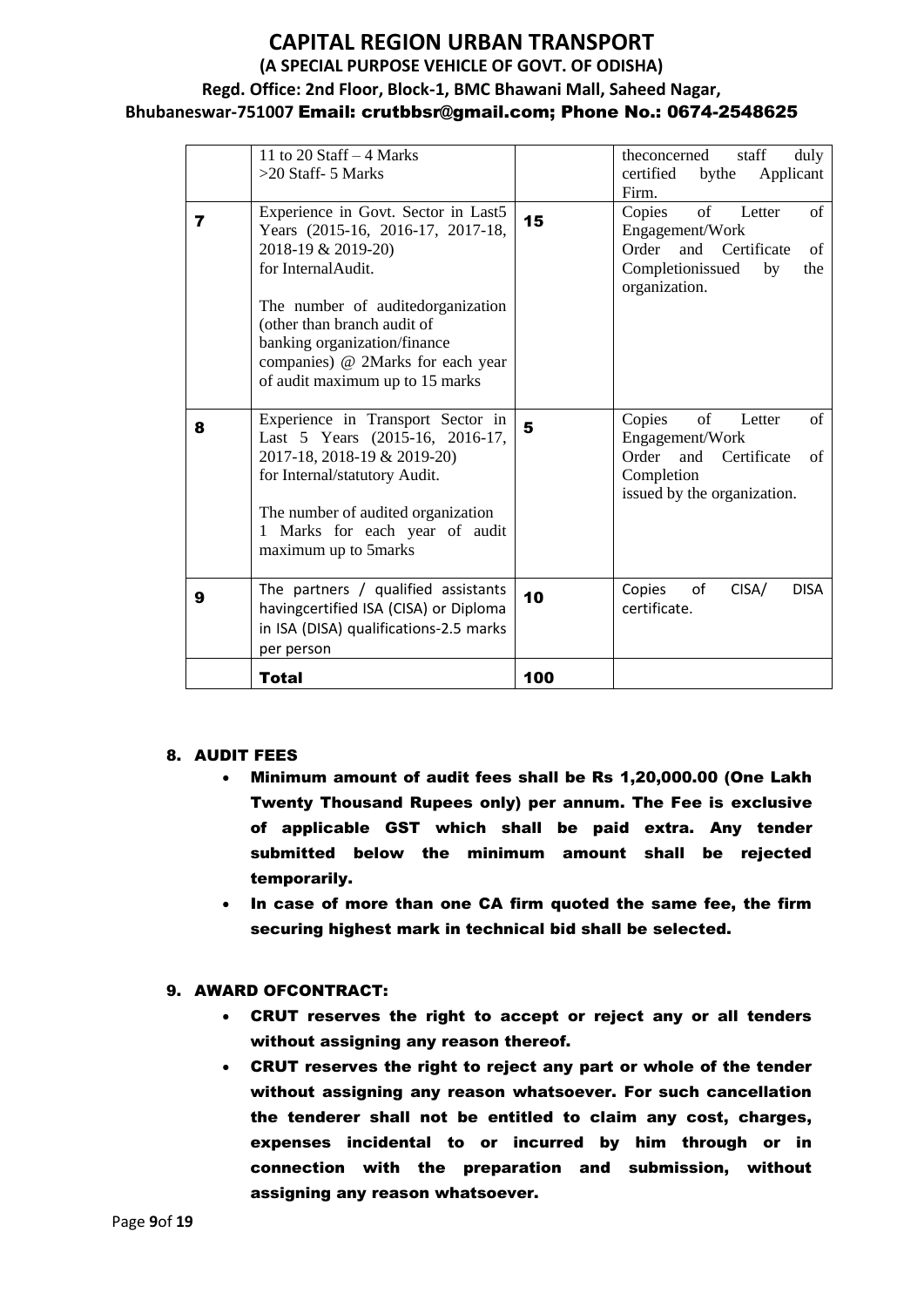# **CAPITAL REGION URBAN TRANSPORT**

**(A SPECIAL PURPOSE VEHICLE OF GOVT. OF ODISHA)**

**Regd. Office: 2nd Floor, Block-1, BMC Bhawani Mall, Saheed Nagar, Bhubaneswar-751007** Email: crutbbsr@gmail.com; Phone No.: 0674-2548625

- CRUT also reserves the right not to accept the lowest offer (L-1).
- Award of contract shall be made at the absolute discretion of CRUT.
- 10. SUBMISSION OF BILLS: Bill in triplicate along with the Internal Audit Report on quarterly basis will be submitted to GM (P&A), CRUT for settlement of payment.

### 11. PAYMENTS TERMS:

- All payments shall be made through e-payment.
- Payment in full against the quarterly Invoice will be made within 45 days after submission of Quarterly Audit Report in line with the Scope of Work as defined earlier.
- 12. TAX DEDUCTED AT SOURCES: Income Tax, GST & other taxes including Surcharge and Cess as applicable shall be deducted at source from the bill.
- 13. PENALTY: In case the successful bidder fails to take up the work after issuance of Work Order, CRUT may at its discretion, impose upon any or all of the following penalties:
	- Cancellation of Work Order.
	- Forfeiture of Earnest Money / Security Deposit.
	- Recovery of extra cost incurred by CRUT for getting the work done through other sources.
	- Blacklisting of the Bidder.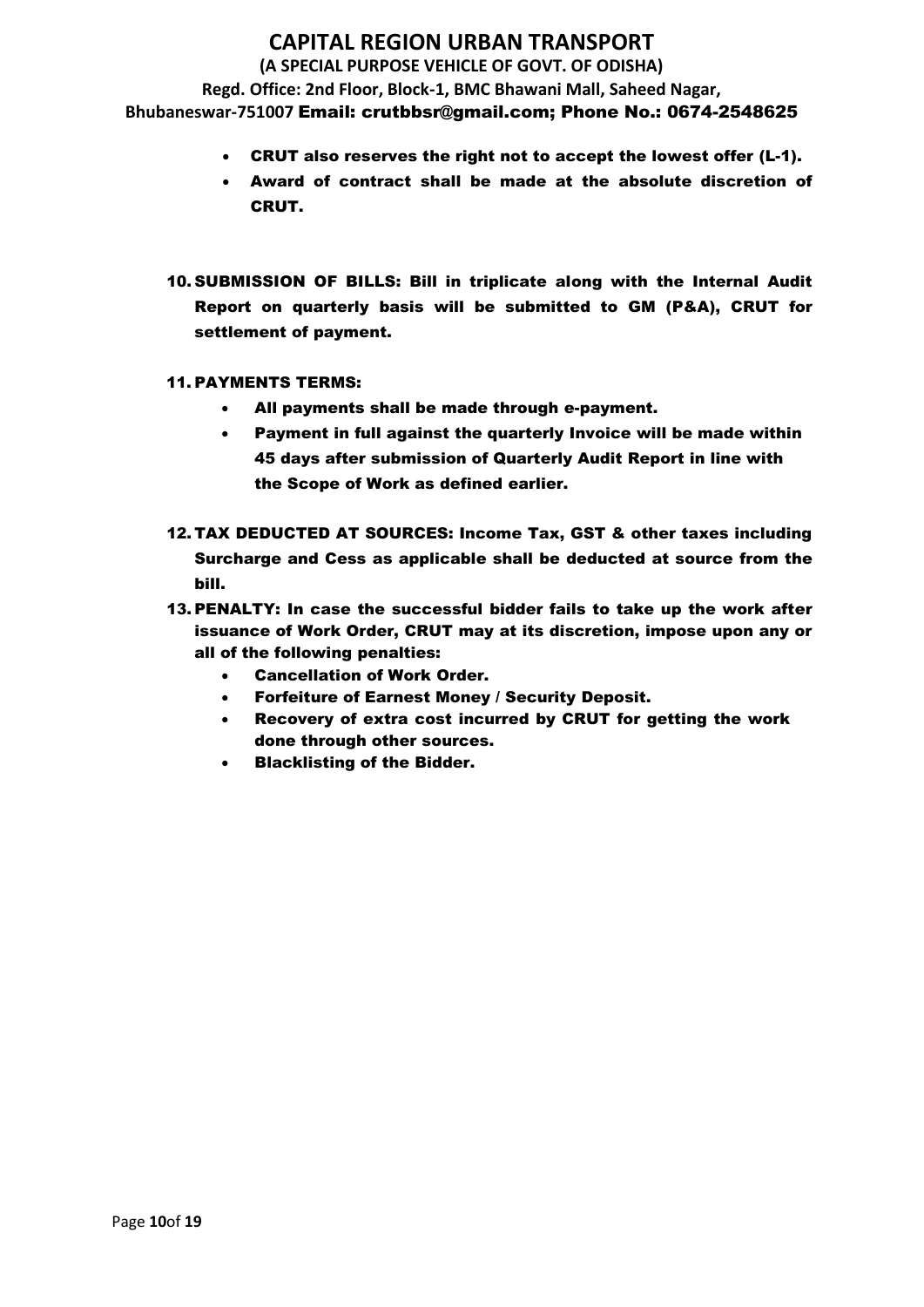#### CHAPTER-III

#### GENERAL CONDITIONS

#### 1- DEFINITIONS:

- a) Tenderer/Bidder: Tenderer /Bidder means Proprietorship, Partnership Firm, Limited Liability Partnership Firm (LLP) willing to participate by accepting terms and conditions given in the tender documents.
- b) Tender: Tender means the work to be performed according to the tender documents (both technical) submitted by the bidder for consideration of CRUT.
- c) Name of the Tender: Name of the Tender means the work to be performed by the bidder/renderer.
- d) Technical Bid: Technical Bid means documents regarding eligibility condition as stipulated in the tender documents for qualifying the bidder for consideration of the Price Bid.
- e) Price Bid: Price Bid means the document containing the scheduled rate to be considered for the purpose of evaluation and award of contract.
- g) Bidder / Agency: Bidder / Agency means the Proprietorship, Partnership Firm, Limited Liability Partnership Firm (LLP) whose tender has been accepted by CRUT.
- h) CRUT: CRUT means "Capital Region Urban Transport". A special purpose vehicle to Govt. of Odisha and its registered office at2nd Floor, Block-1, BMC Bhawani Mall, Saheed Nagar, Bhubaneswar-751007.
- i) Employer: Employer means "Capital Region Urban Transport".
- j) Competent Authority: Competent Authority means Managing Director (MD) or any officer designated by theMD.
- k) Taxes: Taxes means Income Tax, Surcharge, GST and any Other Tax, Levy, Fees, Cess as imposed by the Government from Time to Time.

#### 2. TENDER SUBMISSION:

The bidder shall submit the Tender in 2 (two) parts consisting of Part-I (Technical Bid) and Part-II (Price Bid) each in separate envelopes duly sealed and superscribed with the Tender Notice Number.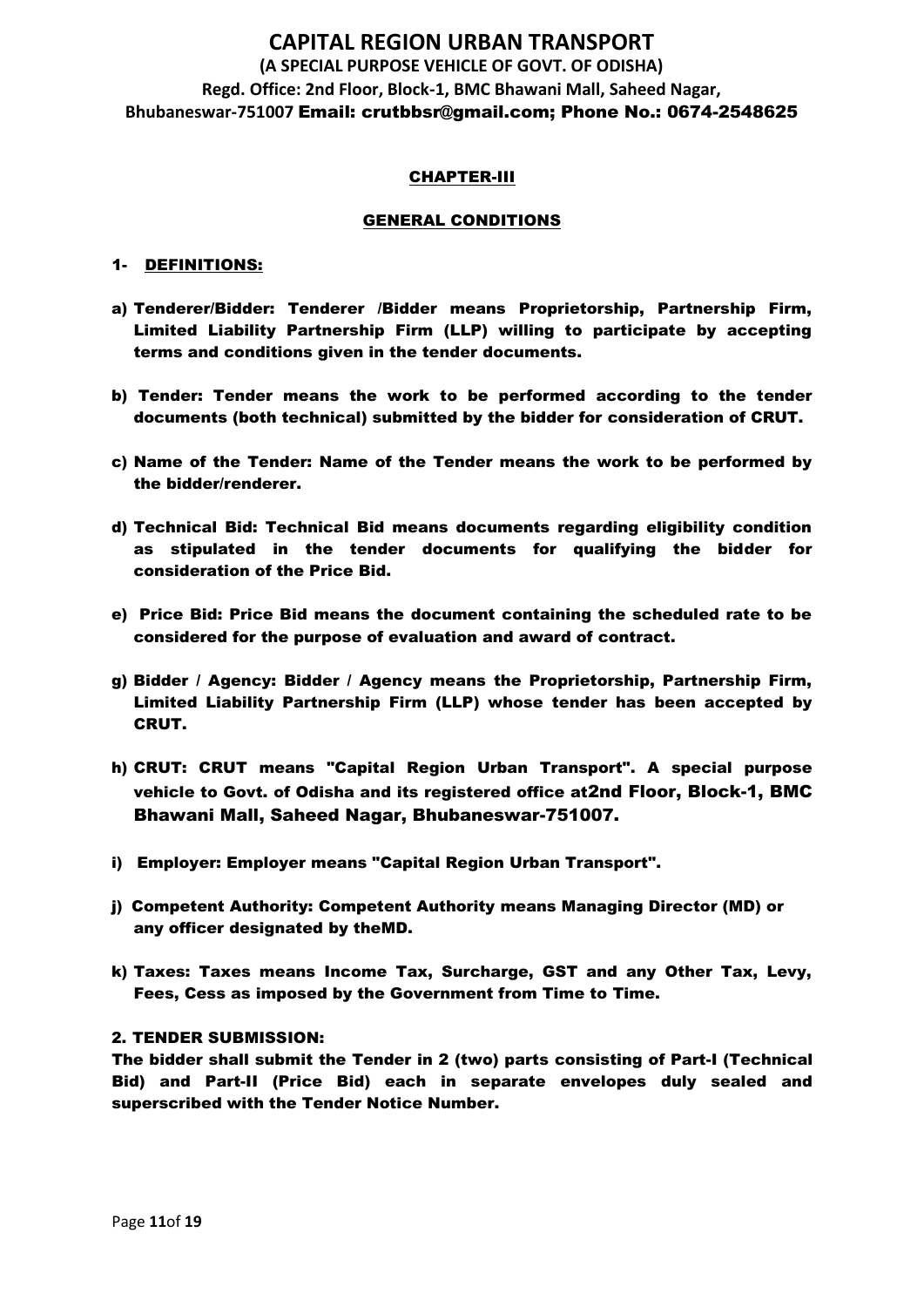The instruments of Earnest Money Deposit & Cost of Tender document are to be put in a separate envelope duly sealed and superscribed with the word "Earnest Money Deposit & Cost of Tender Document".

All the 3 (three) envelopes containing (a) Part - I, (b) Part – II and (c) Earnest Money & Cost of Tender shall be put in a 4th (fourth) envelope duly sealed, super scribed with Tender Notice No., Name of the work, date of opening of Technical Bid and addressed to GM (P& A) of Capital Region Urban Transport, Bhubaneswar.

Tender not submitted with Cost of tender Paper/ EMD/ Part – I/Part - II in separate covers properly sealed as prescribed above shall be considered as invalid and will be rejected.

Tenders can be submitted either by post, courier service or deposited in the Tender box in the office CRUT. However, CRUT shall not be responsible for delay occurring in postal/ courier services resulting in non- submission of the bid documents within scheduled date and time.

Tenders not received in prescribed format will be liable to be summarily rejected. Conditional Bids not adhering to the Tendered terms and conditions are liable to be rejected. Tenders will be received up to 3.00 P.M. on 21-01-2021 and will be opened on the same day at 3.30 P.M. in the presence of bidders or their authorized representatives.

The bidders will be intimated about the date & time of the price bid opening in advance through Letter/Fax/Telephone/ e- mail.

Bidders should indicate their Bank A/c details for making payments through RTGS/NEFT. CRUT reserves the right to accept or reject any or all tenders or distributes the work amongst different bidders without assigning any reason thereof.

The tender document shall have to be signed by the bidder in each page and the terms & conditions must not be altered; failing which, the tender will be rejected.

### 3. OPENING OF TENDER:

Part – I, i.e. Technical Bid shall be opened in the presence of the bidders or their authorized representative on 21-01-2021 at 3.30P.M.

Part – II i.e. Price Bid of the Bidders, whose Technical Bids are found acceptable shall be opened afterwards on a suitable date, which will be intimated to the bidders in due course through Letter/Telephone/e-mail.

CRUT also reserves the right to cancel/postpone the date of receipt and opening of the Tender without bearing any liability whatsoever, consequent upon such decision.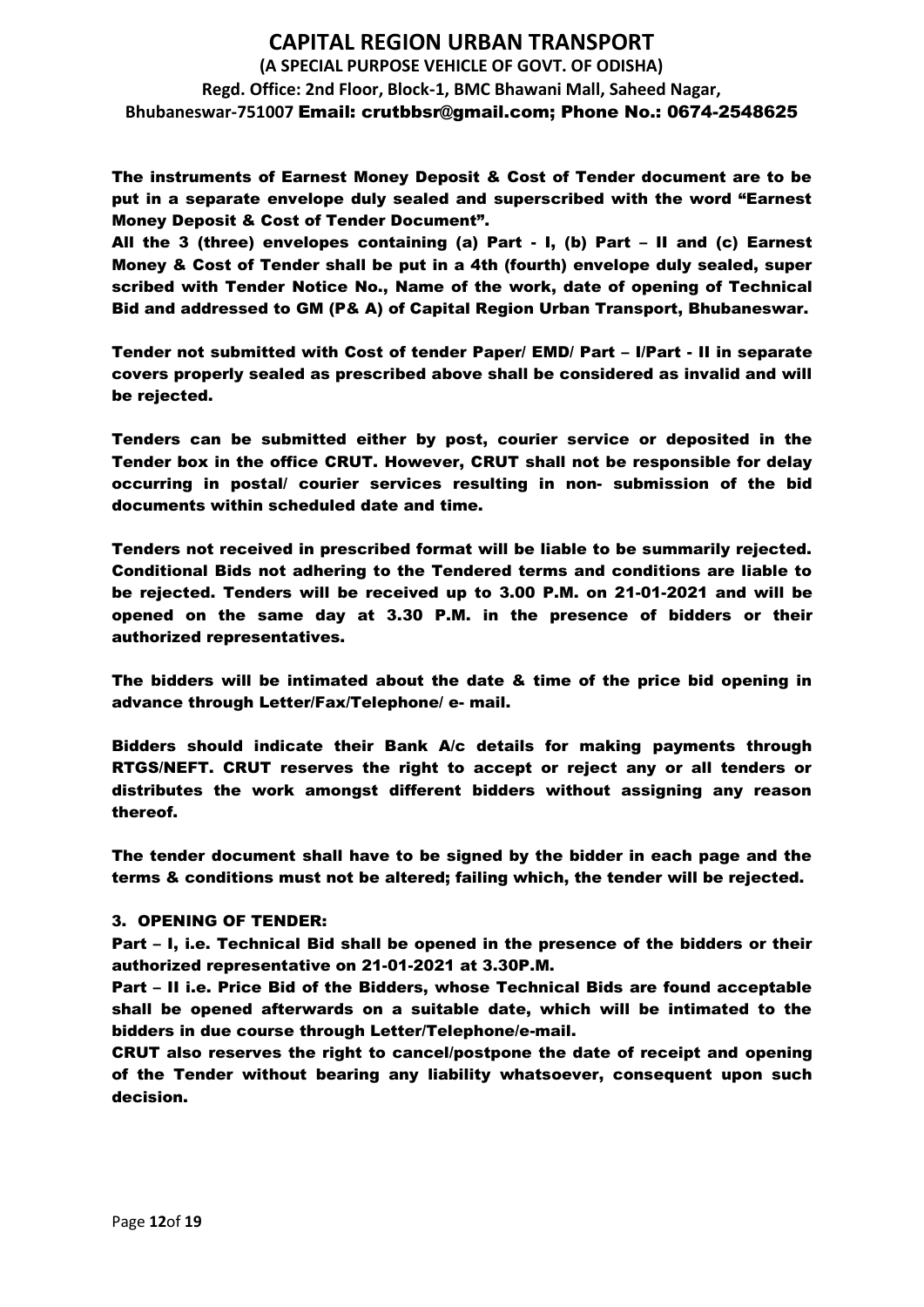4. VALIDITY: 180 Days from the date of opening of Technical bid of the tender.

5. TERMINATION OF CONTRACT: In case the successful bidder declines to take up the work, CRUT reserves the right to terminate the contract and forfeit the earnest money/security deposit of the agency. In such eventuality, the agency will have no claim for the cost which might have incurred for taking up the work and the cost of the work which have been incurred by that time and the work may be rescinded.

6. FORCE MAJEURE CLAUSE: If, at any time, during the currency of this contract, the performance in whole or in part, by either party, of any obligation under this contract, shall be prevented or delayed by reasons of war, hostility, acts of public enemy, civil commotion, sabotage, fires, floods explosions, epidemic, quarantine restrictions, Acts of State or other Acts of God, hereinafter referred to as eventualities, then, provided notice of the happenings of any such eventuality is given by either party to the other, within 15 days from the date of occurrence thereof, neither party shall by reason of such eventuality be entitled to terminate this contract, nor shall either party have any claim for damages against the other, in respect of such non-performance or delay in performance and work under this contract shall resume as soon as practicable after such eventuality has come to an end or ceased to exist and the decision of the Employer as to whether the work has to be resumed shall be final and conclusive.

Should one or both parties be prevented from fulfilling their contractual obligations by a state of *force - majeure* lasting continuously for a period of at least three months, the two parties should consult each other regarding further implementation of the contract, provided always, that if no mutually satisfactory arrangement is arrived at, within a period of a month, from the expiry of three months referred to above, the contract shall be deemed to have expired at the end of the said 4th month referred to above, in which event the liability under the contract shall be settled taking into consideration the work carried out by the Contractor up to the expiry date without prejudice to the rights of Employer arising prior to the expiry date.

7. ILLEGAL GRATIFICATION: If the bidder is found to be involved in any illegal gratification during the currency of the contract, the entire bid is liable for rejection.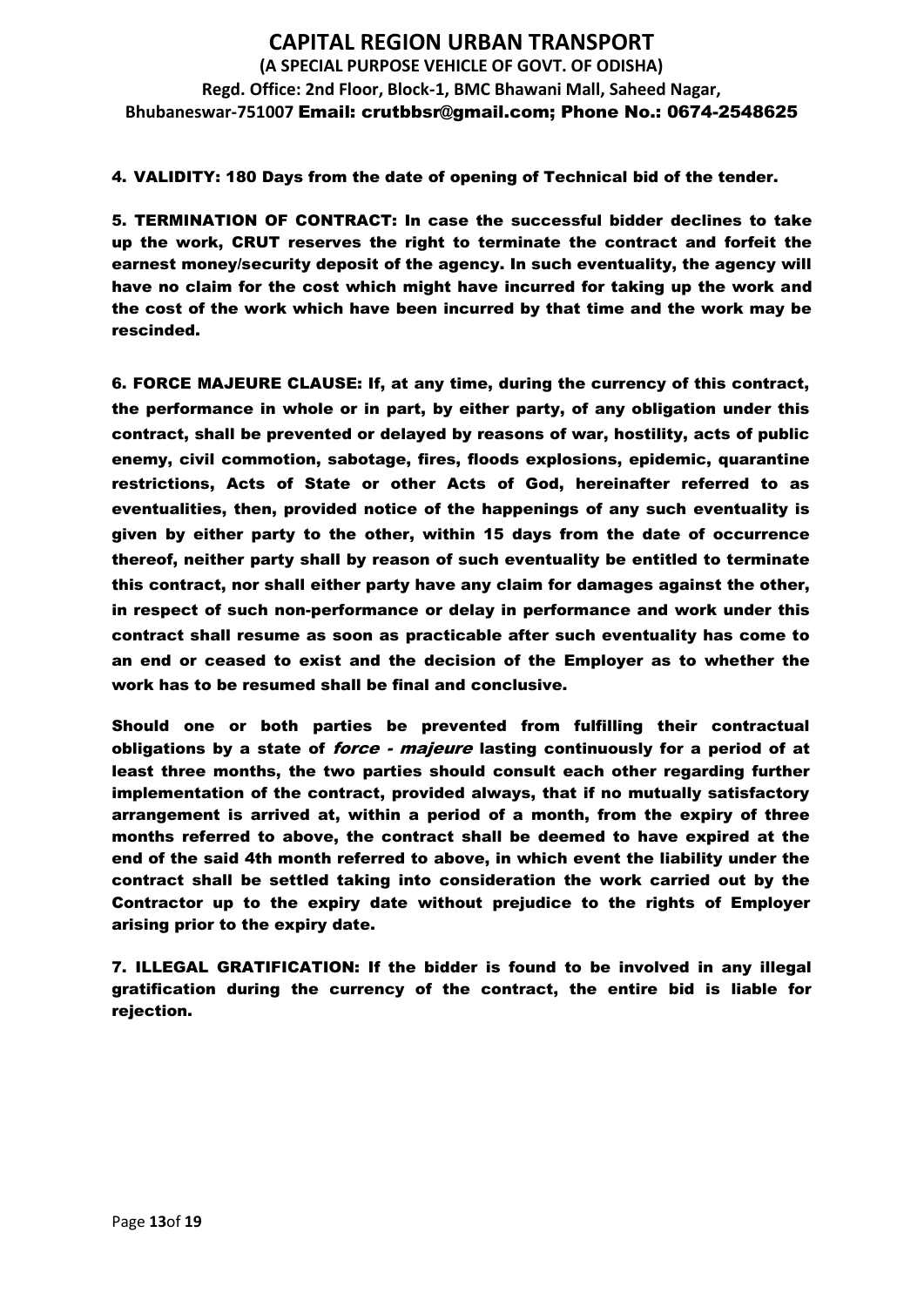8. MODIFICATION OF CONTRACT: No modification and alteration of the contract / agreement will be allowed during the currency of the contract. However, difficulties, if any, experienced while implementing/ execution of the contract, the same can be addressed with the approval of the MD, CRUT.

9. ASSIGNMENT: The work order under this Tender Notice is not assignable or transferable in full or in part by either party.

10. LAWS GOVERNING THE WORK ORDER: The Work Order shall be subject to Indian Laws, Rules and Regulations, notifications etc. issued by the Govt. from time to time. Chapter-I, Chapter-II and Chapter-III will be integral part of the tender document/agreement.

11. ARBITRATION: Any dispute or difference under or arising out of or in respect of the work order shall be referred to the General Manager (P&A) of the CRUT.,  $2^{\mathsf{nd}}$ Floor, Block-1, BMC Bhawani Mall, Saheed Nagar, Bhubaneswar-751007 or his authorized representative as sole arbitrator and the decision of the sole arbitrator on the matter in dispute shall be final and binding on the contractor and the company. The arbitration shall be carried out as per Arbitration Act, 1996 & rule made there under as amended from time to time. In the event of failure to settle the dispute through arbitration, either party can refer the dispute to the court of Law. In that case the jurisdiction of court shall be Bhubaneswar only.

12. COUNTER OFFER: Any offer of the agency(s) which stipulates deviations from the terms & condition stipulated in the tender schedule will be treated as counter offer and may be liable for rejection.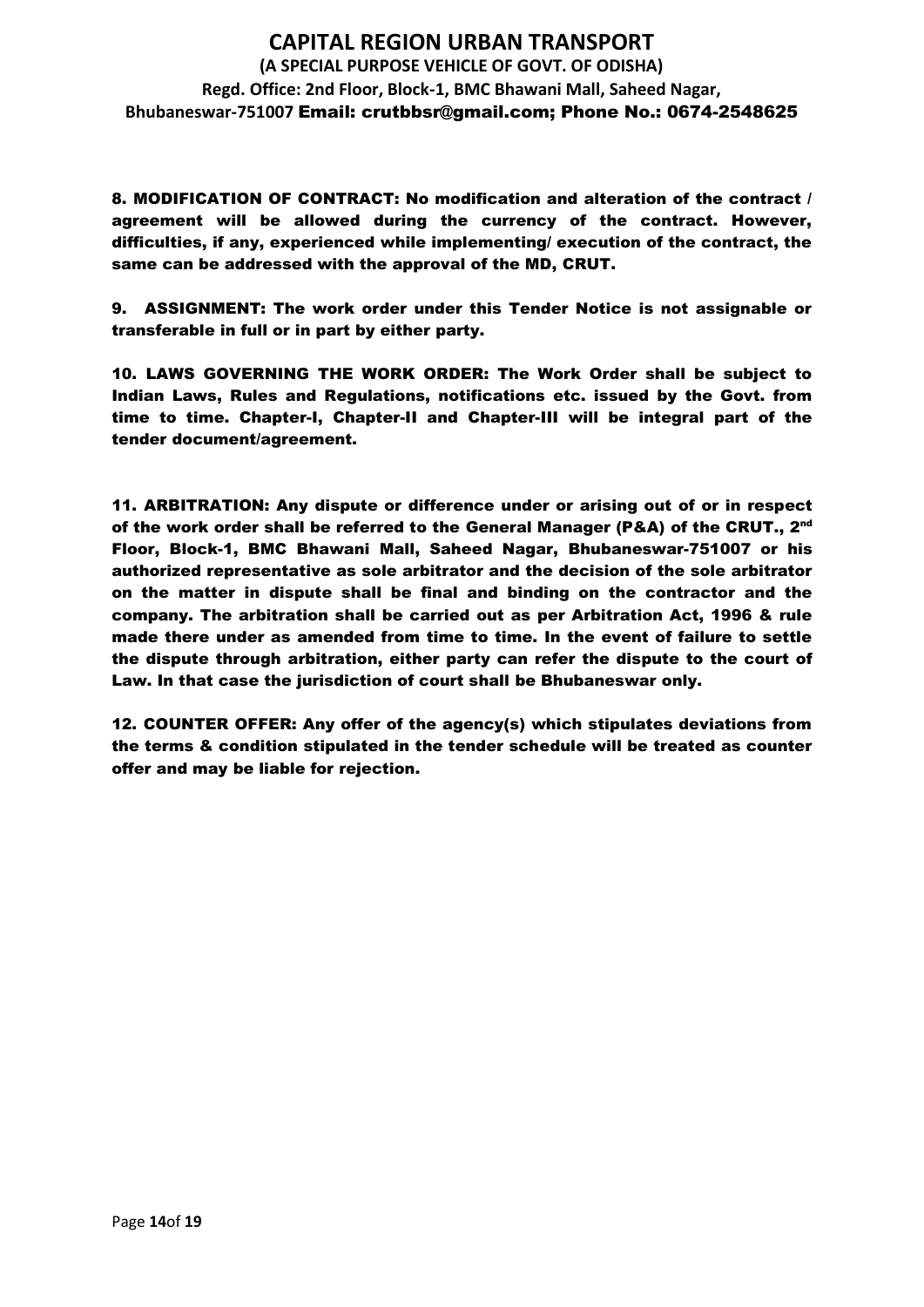Annexure – I

#### Scope of Work

- $\triangleright$  To check the compliance with policies / circulars / procedures / guidelines and report the non-compliance for corrective actions and suggest for procedures wherever required.
- $\triangleright$  To check the Statutory Compliance and report non-compliance / incorrect compliance for corrective actions.
- $\triangleright$  To study the internal financial controls and its adequacy and suggest for improvements/ new controls as required.
- $\triangleright$  To identify the areas for Improvement to optimize the overall cost and expedite the processes.
- $\triangleright$  To report cost saving opportunities to minimize overall cost to the organization.
- $\triangleright$  To study the System failure / controls and suggest for improvement.
- ➢ Vouching& verification of day to day transactions w.r.t. revenue collections, salary payments, party bills payment, office maintenance, deposits, investment maturity claims etc. and suggest for corrective actions, suggesting improvements.
- $\triangleright$  Scrutiny of the ledger accounts
- $\triangleright$  Checking of Bank Reconciliation and other Reconciliation statements
- $\triangleright$  Compliance with various Statutory Laws like Income tax, GST and other laws with regard to Payment, submission of Returns, payment of Advance Tax within stipulated framework as per relevant law &guidelines.
- $\triangleright$  Review of Significant Account Policies & Accounting Standards with respect to maintenance of Books of Accounts and advises thereon.
- $\triangleright$  Review of Statutory Audit observations pertaining to previous year and suitable advice for compliance including disclosure, accounting treatment etc.,
- ➢ To study the Quarterly / Annual Schedules under financial Accounts to suggest necessary corrections before submission to Statutory Auditors.
- $\triangleright$  Preparation of quarterly internal audit report and annual financial statements for statutory audit as per the Companies Act 2013, Income Tax Act, GST Act & other applicable Rules & Regulations,.
- $\triangleright$  Any other Audit work that may be felt by the auditor &/or management necessary to be included in the scope of internal audit.
- $\triangleright$  Submission of Internal Audit Report to the management of the Company by the last day (i.e.  $30<sup>th</sup>$ day) of the following month of the quarter.
- $\triangleright$  Preparation of annual and quarterly checklist as per the applicable provisions.
- $\triangleright$  Submission of Annual Financial Statements of the Company by 30<sup>th</sup> June of the following year.

 $\triangleright$  Non-submission of timely reports will attract disciplinary action.

Page **15**of **19**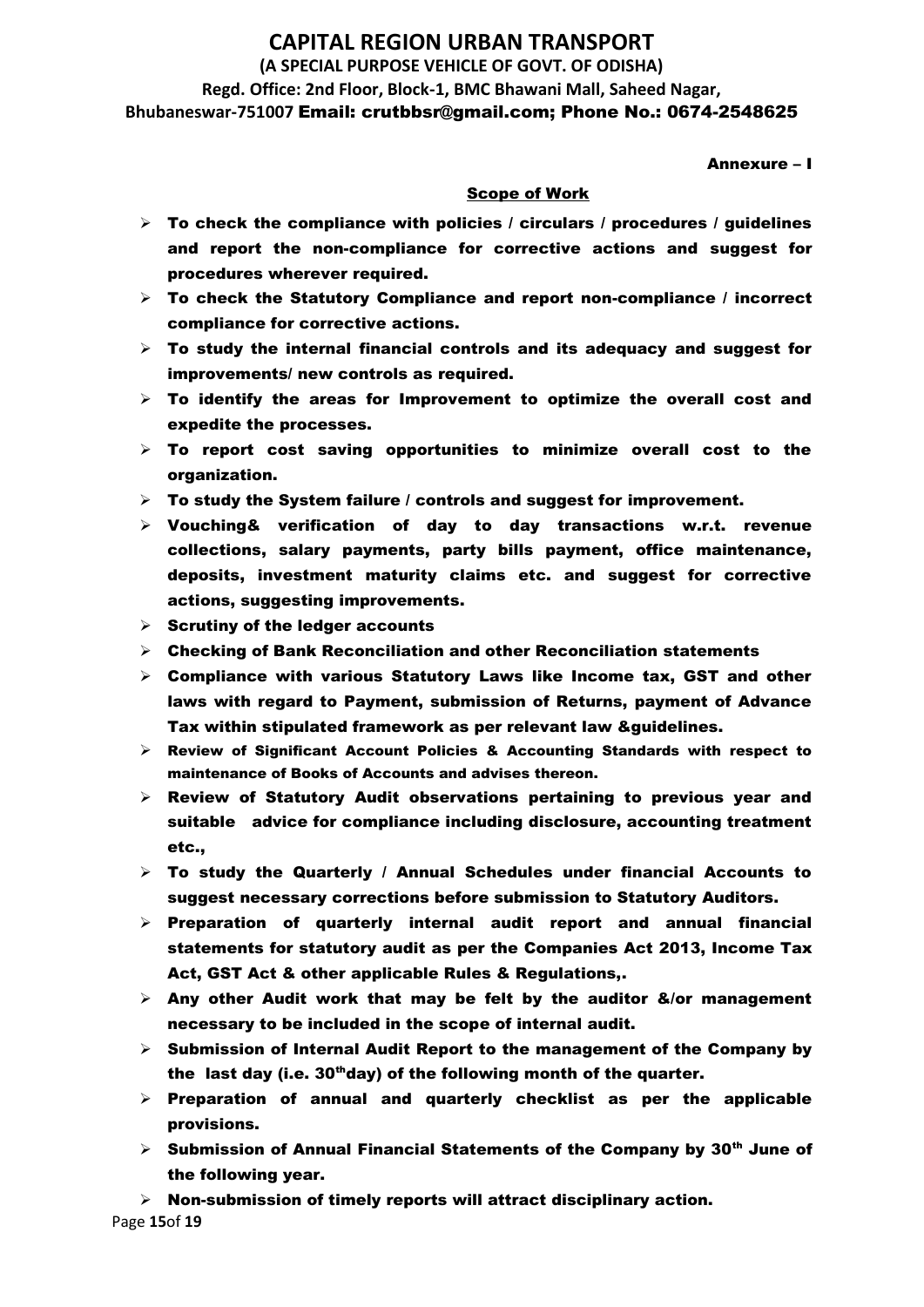- $\triangleright$  The partner should visit CRUT office at least one or twice in a quarter.
- $\triangleright$  Advising the management of the company about the implementation / introduction of new provisions of Companies Act, 2013, Income Tax Act, GST Act & Rules & Regulations.
- ➢ Attend the Board meeting and General meetings of the Company as per the provisions of the Companies Act, 2013.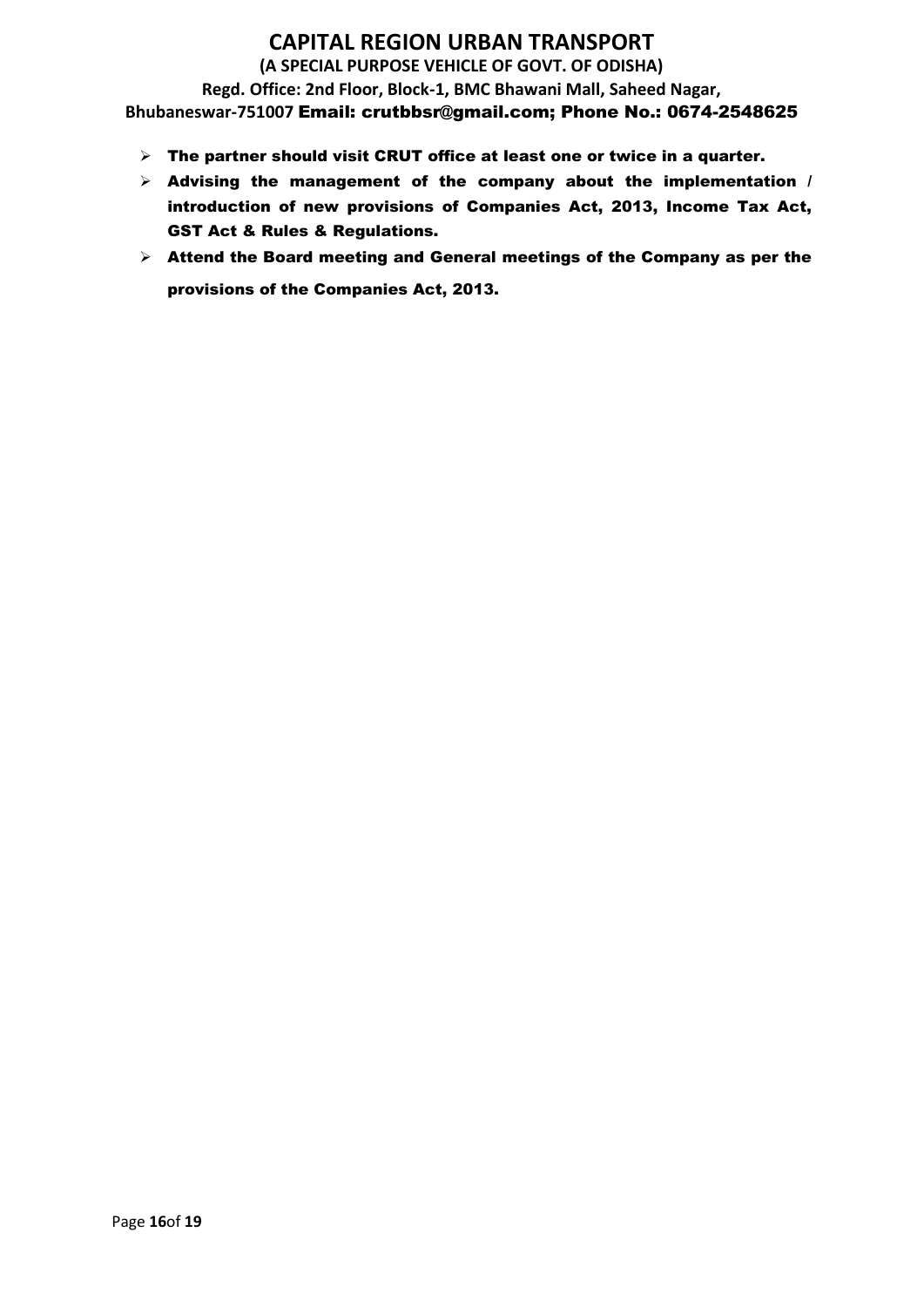Annexure-II

### DECLARATION TO BE GIVEN BY THE BIDDER

I/we certify that the above-mentioned particulars are correct and true to the best of my / our knowledge. In case any statement made above is found incorrect, my / our tender may be rejected by the company.

My/our price bid is based on the basis of our full understanding about the job. I/we also authorize the company to forfeit my earnest money in case I/we fail to take up the job in the event of acceptance of my/our tender by CRUT.

SIGNATURE OF BIDDER WITH DATE & SEAL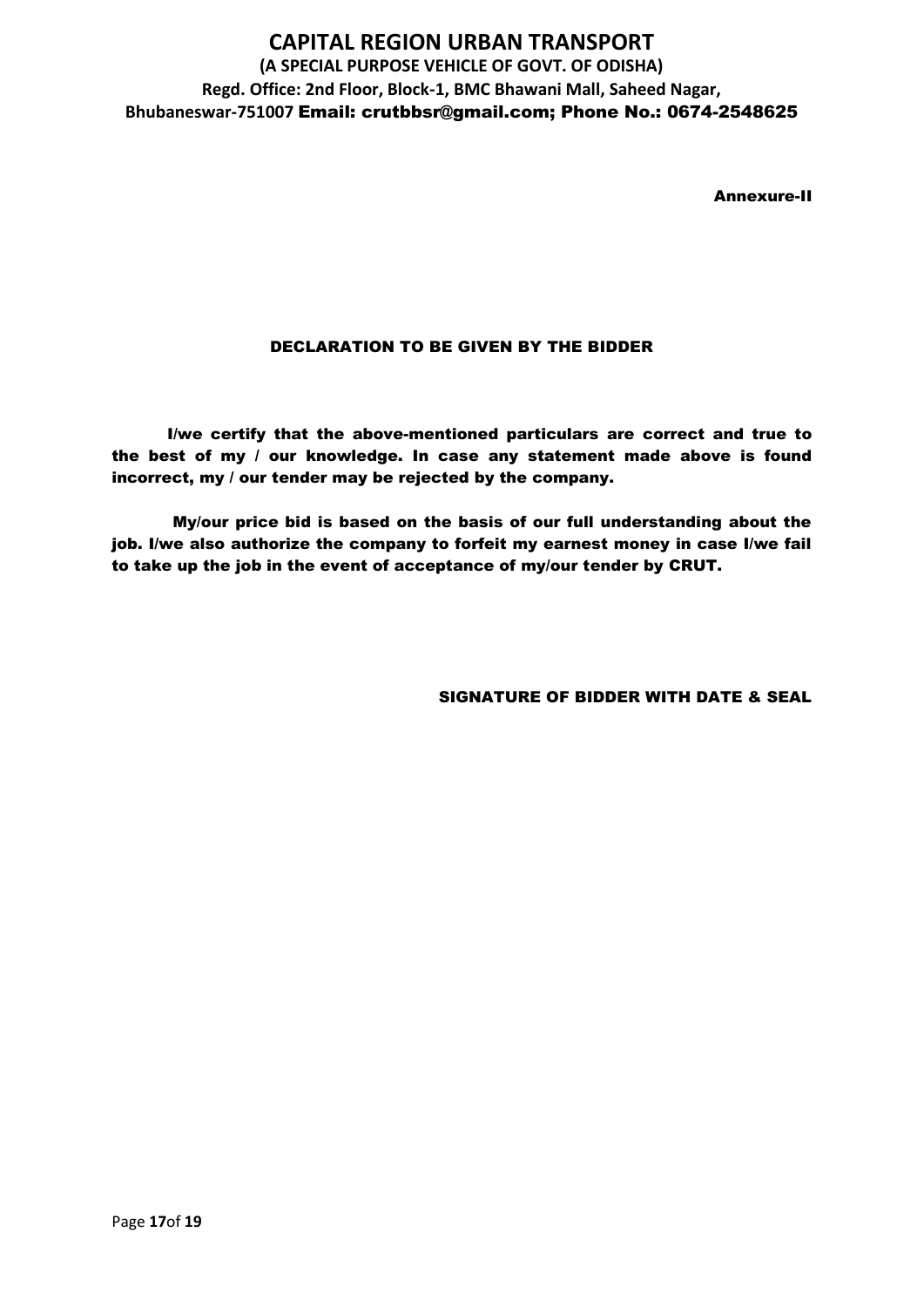Annexure-III

### UNDERTAKING BY THE BIDDER

To The General Manager (P&A) The Capital Region Urban Transport 2nd Floor, Block-1, BMC Bhawani Mall Saheed Nagar, Bhubaneswar-751007

Sub: Tender for Engagement of Internal Auditors for Capital Region Urban Transport for the Financial Year 2021-22.

Ref. No.: Tender No. 1557/CRUT/Fin/Internal Auditor/2021-22 Dated: 22-12-2020

Dear Sir,

In response to the tender invited by you, I/We have examined the general conditions and other terms and conditions of the contract and I/We agree to abide by all instructions in these documents attached hereto and hereby bind myself/ourselves to execute the work as per schedule stipulated in the Tender Notice. I/We also undertake that I/we have not been blacklisted by any PSU or debarred by any PSU/ Govt. Organization& CRUT at any time.

> Yours faithfully, SIGNATURE OF TBIDDER WITH DATE & SEAL